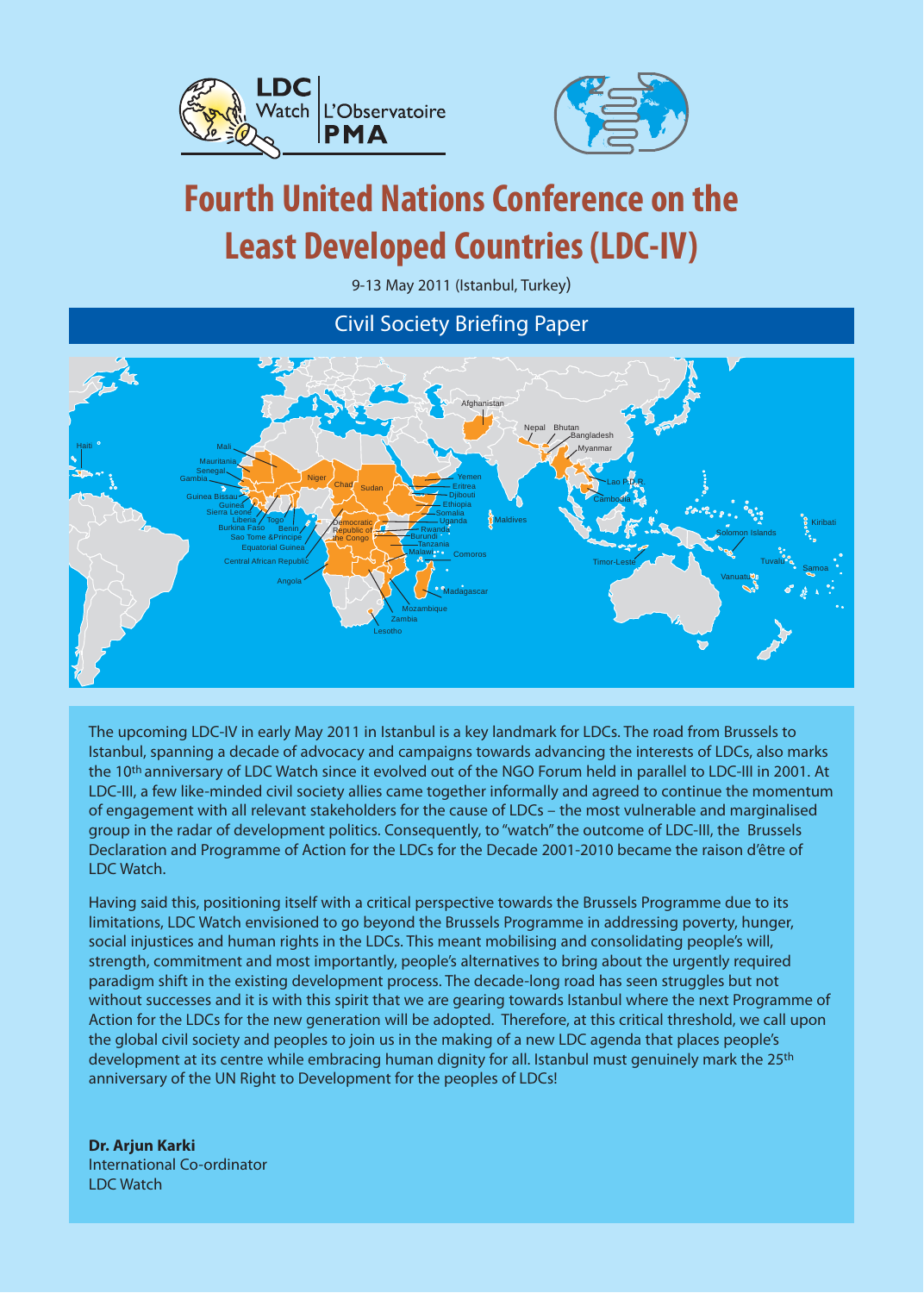# **Context**

The United Nations (UN) first recognised the Least Developed Countries (LDCs) in the late 1960s as the most vulnerable group of the international community and therefore requiring special development attention. The International Development Strategy for the second United Nations Development Decade for the 1970s incorporated special measures in favour of the LDCs. In 1971, the UN identified 24 countries of the world as LDCs based on their Gross Domestic Product (GDP), share of manufacturing in GDP and adult literacy rate. The current criteria of defining LDCs are based on Gross National Income (GNI), human assets and economic vulnerability.

The UN has organised three major conferences on the LDCs in the last three decades, each coming up with specific Programmes of Action for the LDCs. However, little substantial progress has been made towards achieving sustainable development and poverty eradication in the LDCs. Today, the number of LDCs has more than doubled to 49 – with 33 in Africa, 15 in the Asia-Pacific and 1 in the Caribbean. A recent UN Report, titled "Rethinking Poverty: Report on the World Social Situation 2010", highlights that "poverty levels remain stubbornly and unacceptably high in sub-Saharan Africa and in South Asia", home to all of the 33 African LDCs and 5 Asian LDCs.

The Fourth United Nations Conference on the Least Developed Countries (LDC-IV), scheduled to be held from 9-13 May 2011 in Istanbul, Turkey, will mark the adoption of the next-generation Programme of Action for the LDCs leading to 2020.

## **UN Conferences on the LDCs: LDC-I, LDC-II, LDC-III**

The First United Nations Conference on the LDCs (LDC-I) was held in Paris in 1981, which adopted a comprehensive Substantial New Programme of Action (SNPA) for the 1980s for the LDCs. The SNPA was subsequently endorsed by the UN General Assembly (UNGA) in its Resolution 36/194 of 17 December 1981. To sustain focus of the international community on the need for special development measures for these countries, the Second United Nations Conference on the Least Developed Countries (LDC-II) was held in 1990, also in Paris, adopting the Paris declaration and the Programme of Action for the LDCs for the 1990s.

In order to assess the results of the LDC Programme of Action during the 1990s, UNGA in its Resolution 52/187 of 18 December 1997 decided to convene the Third United Nations Conference on the Least Developed Countries (LDC-III) and in its Resolution 53/182 of 15 December 1998, accepted the offer of the European Union (EU) to host the Conference. LDC-III was held from 14 -20 May 2001 in Brussels which consequently adopted the Brussels Declaration and Programme of Action for the LDCs for the Decade 2001-2010 (BPoA) that was endorsed by UNGA in its Resolution 55/279 of 12 July 2001. An NGO Forum was also held in Brussels in parallel to LDC-III. This was the first time that the role and contributions of civil society actors were explicitly recognised and institutionalised as part of the UN LDC Conference process. The Civil Society Forum (CSF), which will be held in parallel to the Fourth United Nations Conference on LDCs, is a continuation of the process of fostering effective participation of civil society members in the review of the achievement of the Millennium Development Goals and the implementation of the Brussels Programme of Action adopted during LDC-III.

## **Brussels Programme of Action (BPoA)**

The Brussels Programme provides a "framework for partnership" between the LDCs and their development partners carrying the overarching goal of making "substantial progress towards halving the proportion of people living in extreme poverty and suffering from hunger by 2015 and promot[ing] the sustainable development of the LDCs". It contains 30 international development goals, including those contained in the Millennium Declaration. The Programme is based on shared but differentiated responsibilities or mutual commitments between the LDCs and their development partners, and articulates the policies and measures by the LDCs in seven interlinked areas: 1) fostering a people-centred policy framework; 2) good governance at national and international levels; 3) building human and institutional capacities; 4) building productive capacities to make globalisation work for LDCs; 5) enhancing the role of trade in development; 6) reducing vulnerability and protecting the environment; and 7) mobilising financial resources.

The Programme contains ten cross-cutting priority issues: poverty eradication, gender equality, employment, governance at national and international levels, capacity-building, sustainable development, special problems of landlocked and small island LDCs, and challenges faced by conflict-affected LDCs. Its implementation is guided by the following five principles: 1) an integrated approach; 2) genuine partnership; 3) country ownership; 4) market considerations; and 5) result orientation. It is well recognised in the Programme that success will critically depend on effective follow-up, implementation, monitoring and review at the national, regional and global levels. For this purpose, by its Resolution 56/227, UNGA has also established the United Nations Office of the High Representative for the Least Developed Countries, Landlocked Developing Countries and Small Island Developing States (UN-OHRLLS) at the UN Headquarters in New York.

## **Fourth UN Conference on the LDCs (LDC-IV)**

In its Resolution 63/227 of 2008, UNGA decided to convene the Fourth United Nations Conference on the Least Developed Countries (LDC-IV) and further decided during its 64th Session in 2009 that the Conference would be held for five days in Turkey during the first half of 2011. LDC-IV is now scheduled to take place from 9-13 May 2011 in Istanbul, Turkey.

On the basis of the modalities set out in the UN Secretary General's Note of August 2008 (A/63/284) and in accordance with UNGA Resolution 63/227, the LDC-IV will assess the implementation of the BPoA, reaffirm the global commitment for LDCs and consequently adopt the next development action for the LDCs.

Preparations for LDC-IV are currently underway at national, regional and global levels, with a series of pre-conference events and two Intergovernmental Preparatory Committee (PrepCom) meetings that will be held in 2011 ahead of the Conference. The first session of the Intergovernmental PrepCom will take place in New York, from 10 to 14 January 2011 and the second session will also be held in New York from 4 to 8 April 2011. In a new GA resolution, dated 22 November 2010, the President of the General Assembly (PGA) has been requested to organise a day of informal interactive hearings with members of the civil society before the second session of the Intergovernmental PrepCom. On 17 December 2010, the organisational session of the Intergovernmental PrepCom fixed the date for the interactive hearings with civil society for 1 April 2011.

The main components of the preparatory process and the Conference itself constitute the inter-governmental track, parliamentary track, international organisations track, civil society track and the private sector track.

UNGA has appointed UN-OHRLLS to coordinate the Conference and its preparatory activities. Mr. Cheick Sidi Diarra, Under-Secretary-General, Special Adviser on Africa and High Representative for the Least Developed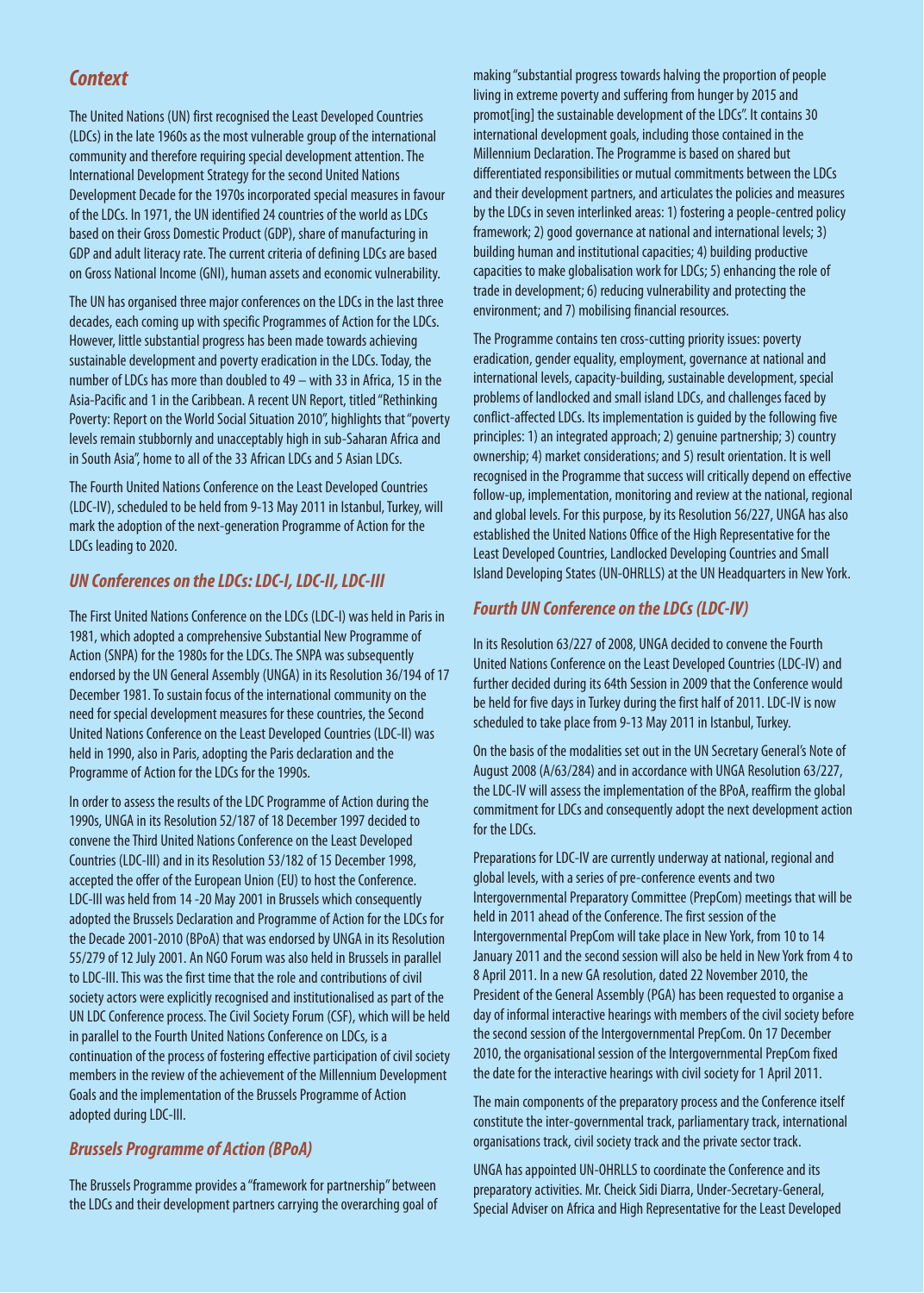

Countries, Landlocked Developing Countries and Small Island Developing States (OHRLLS), is providing leadership to the preparatory process and organisation of the Conference in his role as Secretary General of LDC-IV.

## **Bureau Members of the Intergovernmental Preparatory Committee (PrepCom) for LDC-IV**

The organisational session of the Intergovernmental PrepCom, on 17 December 2010, elected the following Bureau members:

| <b>Finland</b>                                                           | H.E. Mr. Jarmo Viinanen, Permanent Representative to the UN<br>as Chair |
|--------------------------------------------------------------------------|-------------------------------------------------------------------------|
|                                                                          |                                                                         |
| <b>Australia</b>                                                         | H.E. Mr. Gary Francis Quinlan, PR to the UN as Vice-Chair               |
| <b>Slovenia</b>                                                          | H.E. Ms. Sanja Štiglic, PR to the UN as Vice-Chair                      |
| <b>Hungary</b>                                                           | H.E. Mr. Csaba Körösi, PR to the UN as Vice-Chair                       |
| <b>India</b>                                                             | H.E. Mr. Hardeep Singh Puri, PR to the UN as Vice-Chair                 |
|                                                                          | Bangladesh H.E. Mr. Abulkalam Abdul Momen, PR to the UN as Vice-        |
|                                                                          | Chair                                                                   |
| <b>Ethiopia</b>                                                          | H.E. Mr. Aman Hassen Bame, c.d.a., PR to The UN as Vice-                |
|                                                                          | <b>Chair</b>                                                            |
| <b>Malawi</b>                                                            | H.E. Mr. Brian G. Bowler, PR to The UN as Vice-Chair                    |
| <b>Haiti</b>                                                             | H.E. Mr. Léo Mérorès, PR to the UN as Vice-Chair                        |
| Dominican Republic H.E. Mr. Federico Alberto Cuello Camilo, PR to the UN |                                                                         |
|                                                                          | as Vice-Chair                                                           |
| <b>Turkey</b>                                                            | H.E. Mr. Ertugrul Apakan, PR to the UN, ex-officio as host              |
|                                                                          | country                                                                 |
| <b>Nepal</b>                                                             | H.E. Mr. Gyan Chandra Acharya, PR to the UN, ex-officio as              |
|                                                                          | Chair of the LDC Co-ordination Bureau                                   |

| <b>Benin</b>                                                                                                          | H.E. Mr. Jean-Francis Régis Zinsou, PR to the UN, ex-officio<br>as member of the LDC Co-ordination Bureau  |
|-----------------------------------------------------------------------------------------------------------------------|------------------------------------------------------------------------------------------------------------|
| <b>Solomon Islands</b> H.E. Mr. Collin D. Beck, PR to the UN, ex-officio as<br>member of the LDC Co-ordination Bureau |                                                                                                            |
| <b>Sudan</b>                                                                                                          | H.E. Mr. Daffa-Alla Elhag Ali Osman, PR to the UN, ex-officio<br>as member of the LDC Co-ordination Bureau |

## **LDC-IV Civil Society Track**

The importance of civil society and its contributions has been recognised in UNGA Resolution 63/227. In the context of the civil society track, LDC Watch has been entrusted by the UN-OHRLLS with globally coordinating the civil society process towards and at the LDC-IV.

As part of this process, LDC Watch has been leading the organisation of civil society consultations with the objective of reviewing the implementation of the BPoA and strategising on the way towards LDC-IV and beyond.

## **LDC Watch**

LDC Watch is a global alliance of national, regional and international civil society organisations, networks and movements based in the LDCs and supported by civil society from development partner countries. LDC Watch acts as a coordinating body for LDC civil society to advocate, campaign and network for the realisation of the Brussels Programme of Action (BPoA) as well as other Internationally Agreed Development Goals (IADGs). For the past decade, LDC Watch has been raising its voice and articulating LDC civil society perspectives in a multi-stakeholder framework, engaging with the UN, LDC governments and their development partners, both as partner and pressure group.